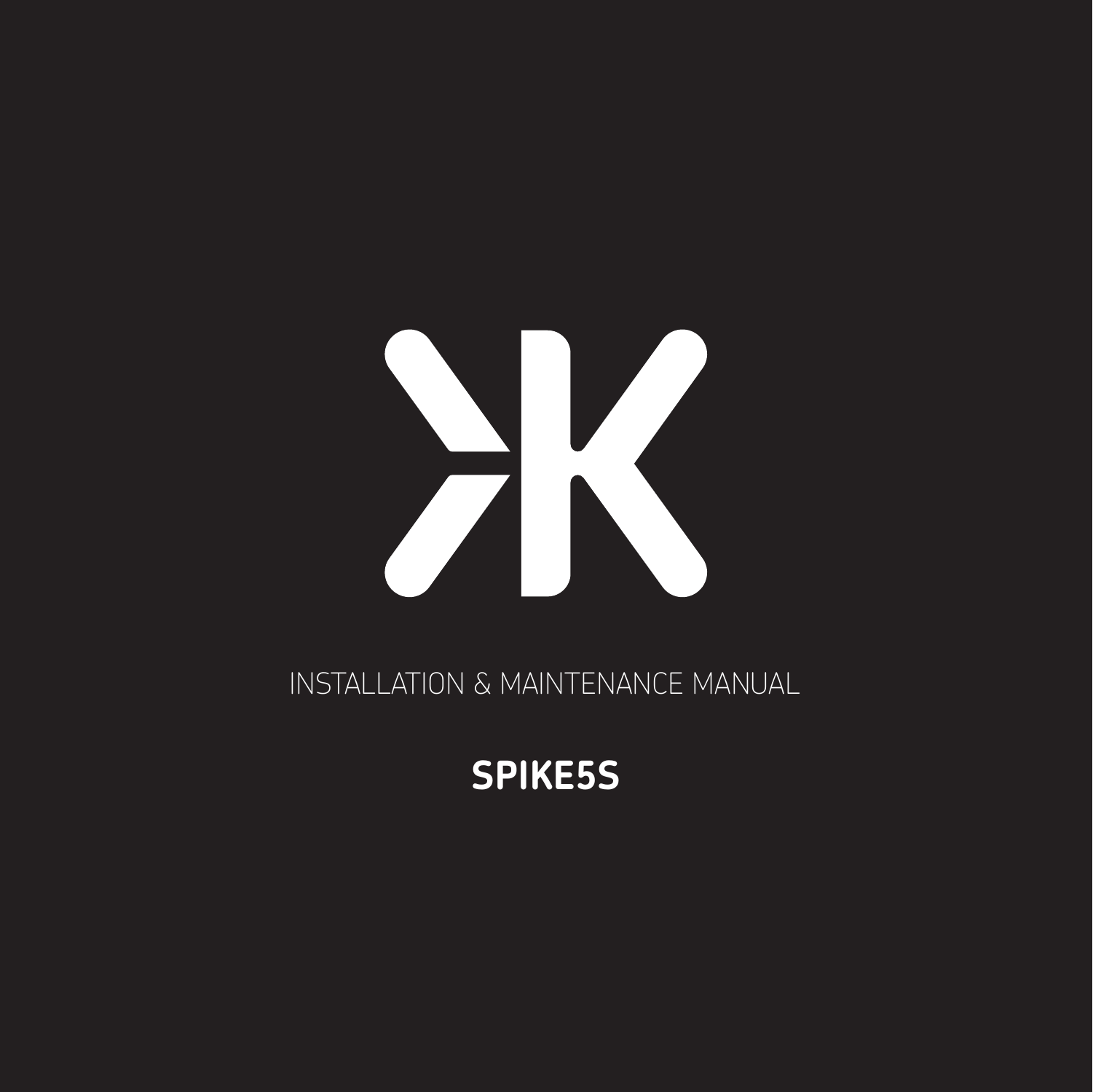### **GENERAL INSTRUCTIONS**

**These instructions should be read carefully and retained by the end-user after installation for future reference and maintenance.** 

**These instructions should be used to aid the installation of the following product: SPIKE5S** 

#### **SAFETY**

- This product must be installed in accordance with the latest edition of the IEE Wiring Regulations (BS7671) and current Building Regulations. If in any doubt, consult a qualified electrician
- Please isolate mains prior to installation or maintenance
- Check the total load on the circuit (including when this luminaire is fitted) does not exceed the rating of the circuit cable, fuse or circuit breaker
- Please note the IP (Ingress Protection) rating of this luminaire when deciding the location for installation
- This product is Class I and must be earthed
- This product is IP65 rated

## **INSTALLATION**

Note - If this product is being used in conjunction with an external PIR or sensor, please confirm with the manufacturer of the sensors that they are compatible with LED luminaires.

- Provide power to the required point of installation (refer to BS7671 for correct cabling methods). Suitable IP rated junction boxes should be used where required
- The power source connections should be local and accessible via a suitable IP rated enclosure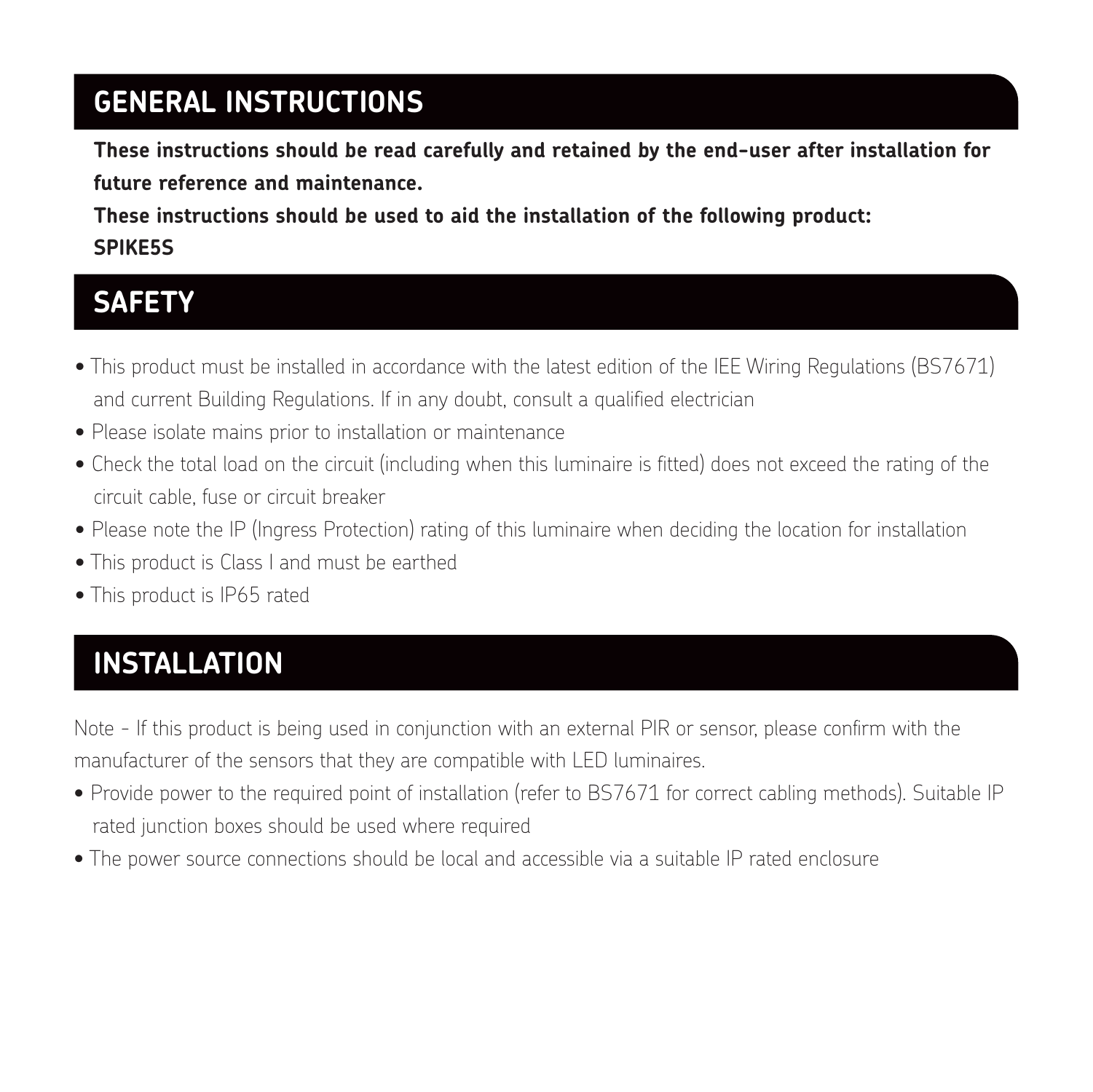

• Choose a position for the luminaire ensuring the ground is suitable to firmly hold the spike and luminaire in position. Check the ground is not liable to flooding and the spike does not infringe with any underground pipes or cables (see Fig. 1)

- The body of the product should not rest directly on the ground
- The preinstalled cable supplied is for above-ground use only. Cables that are to be routed within walls or below ground must be protected by means of suitable conduit or trunking (see Fig. 2)



**Fig. 2**

- Connect the luminaire to the mains supply ensuring the correct polarity is observed: L Live (brown), Fig. 2 E – Earth (green/yellow), N – Neutral (blue)
- Switch on and check for correct operation for wall mounting the state as a template, market as a template, market as a template, market as a template, market as a template, market as  $\alpha$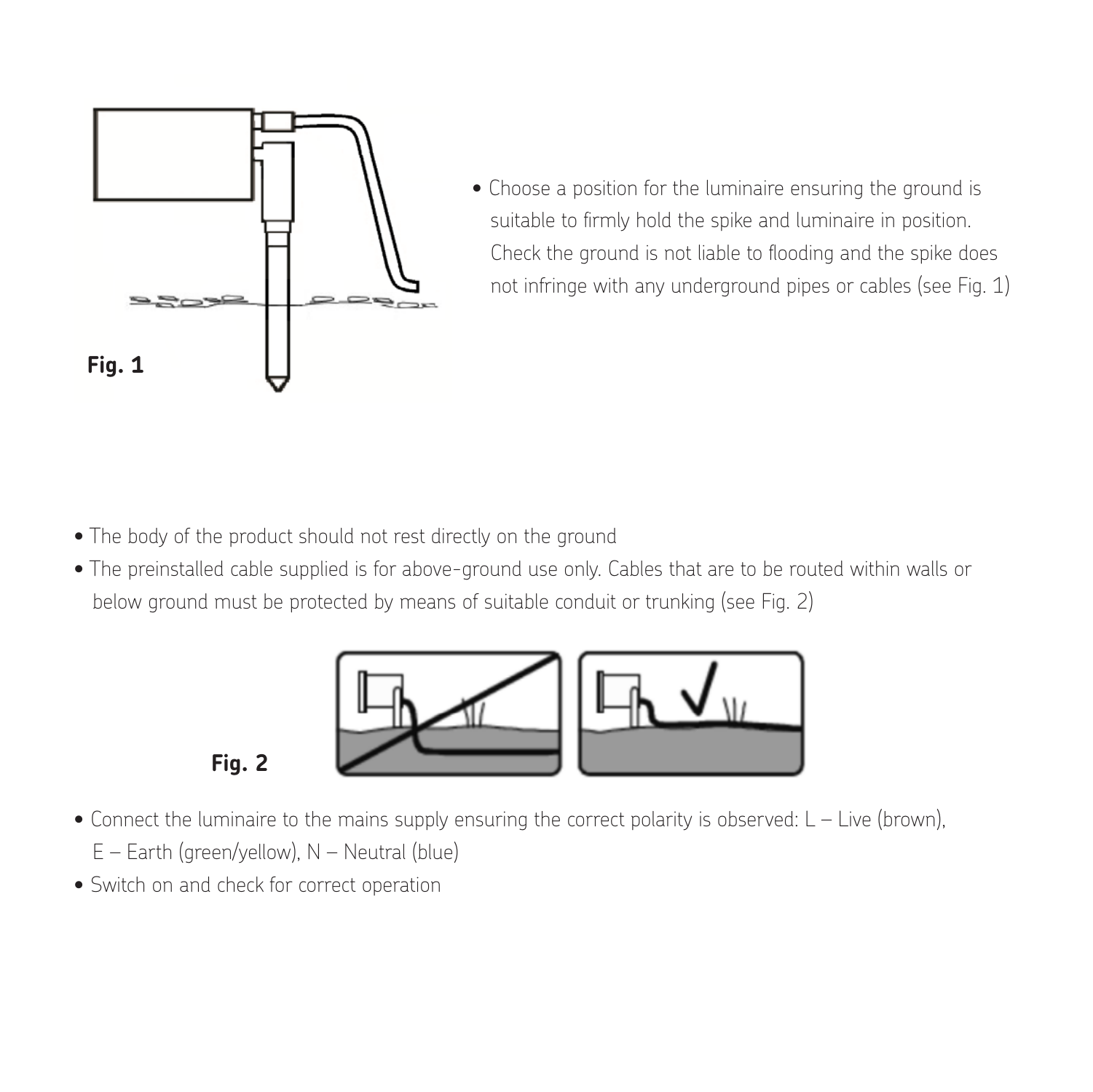## **WARNING**

This luminaire must be disconnected from the circuit if subjected to any high voltage or insulation resistance testing. Irreparable damage will occur if this instruction is not followed.

This product is not suitable for installation in or near a coastal or marine environment.

# **GENERAL**

The light source of this luminaire is not replaceable; when the light source reaches its end of life the whole luminaire should be replaced.

Clean the external surfaces with a damp cloth using a mild solution of detergent and warm water only, do not use aggressive cleaning products or solvents which may damage the product.

Do not use any source of high-pressure washers to maintain or clean this product.

A light film of acid free oil is recommended after installation and maintained periodically (2-3 times a year) to aid corrosion prevention.

This product is non-dimmable.

This product should be recycled in the correct manner when it reaches the end of its life. Check local authorities for where facilities exist.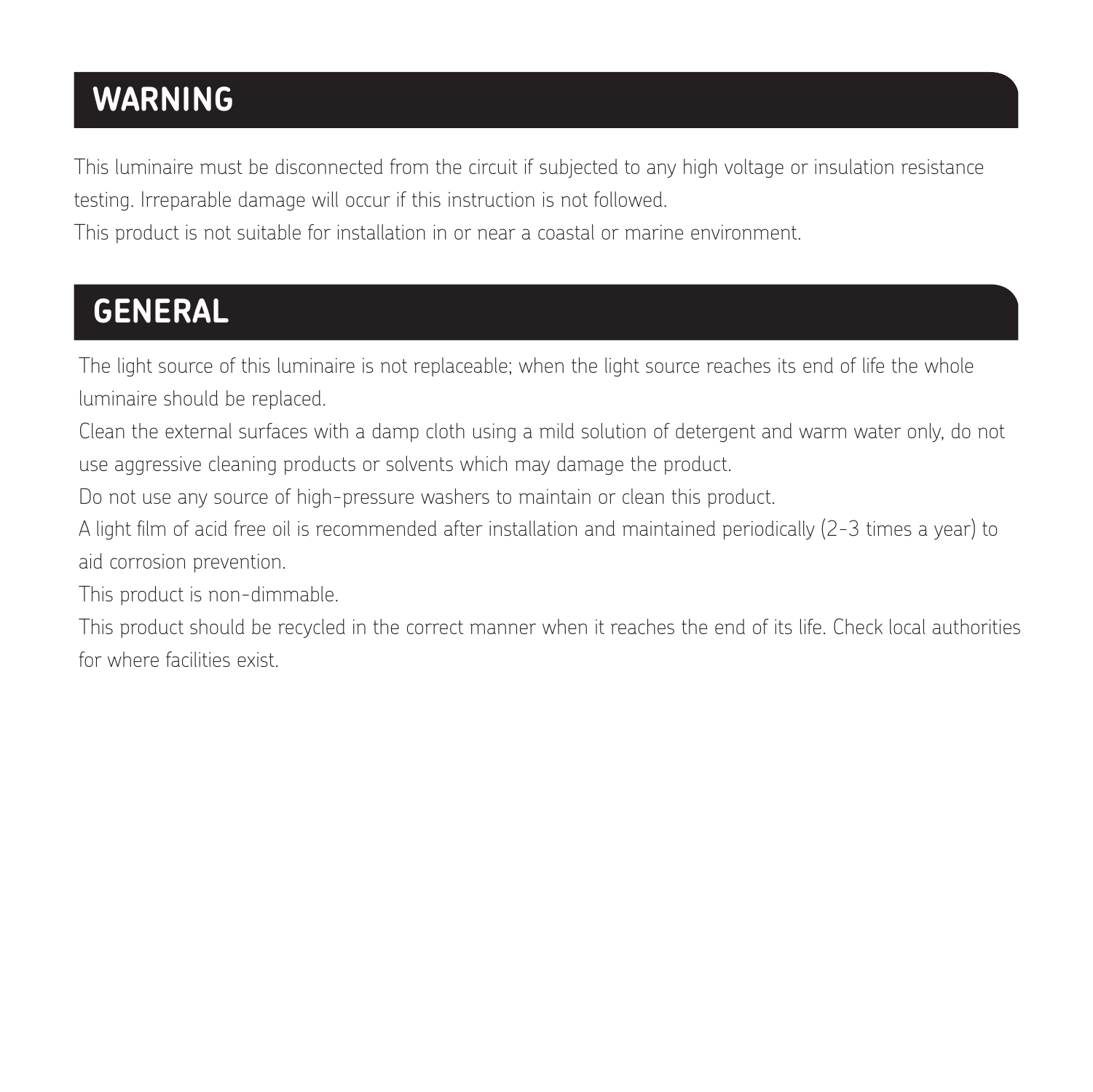# **WARRANTY**

This product has a warranty of 2 years from the date of purchase. Failure to install this product in accordance with the current edition of the IEE Wiring Regulations (BS7671), improper use, or removal of the batch code will invalidate the warranty. If this product should fail within its warranty period, it should be returned to the place of purchase for a free of charge replacement. ML Accessories does not accept responsibility for any installation costs associated with the replacement product. Your statutory rights are not affected. ML Accessories reserve the right to alter product specification without prior notice.